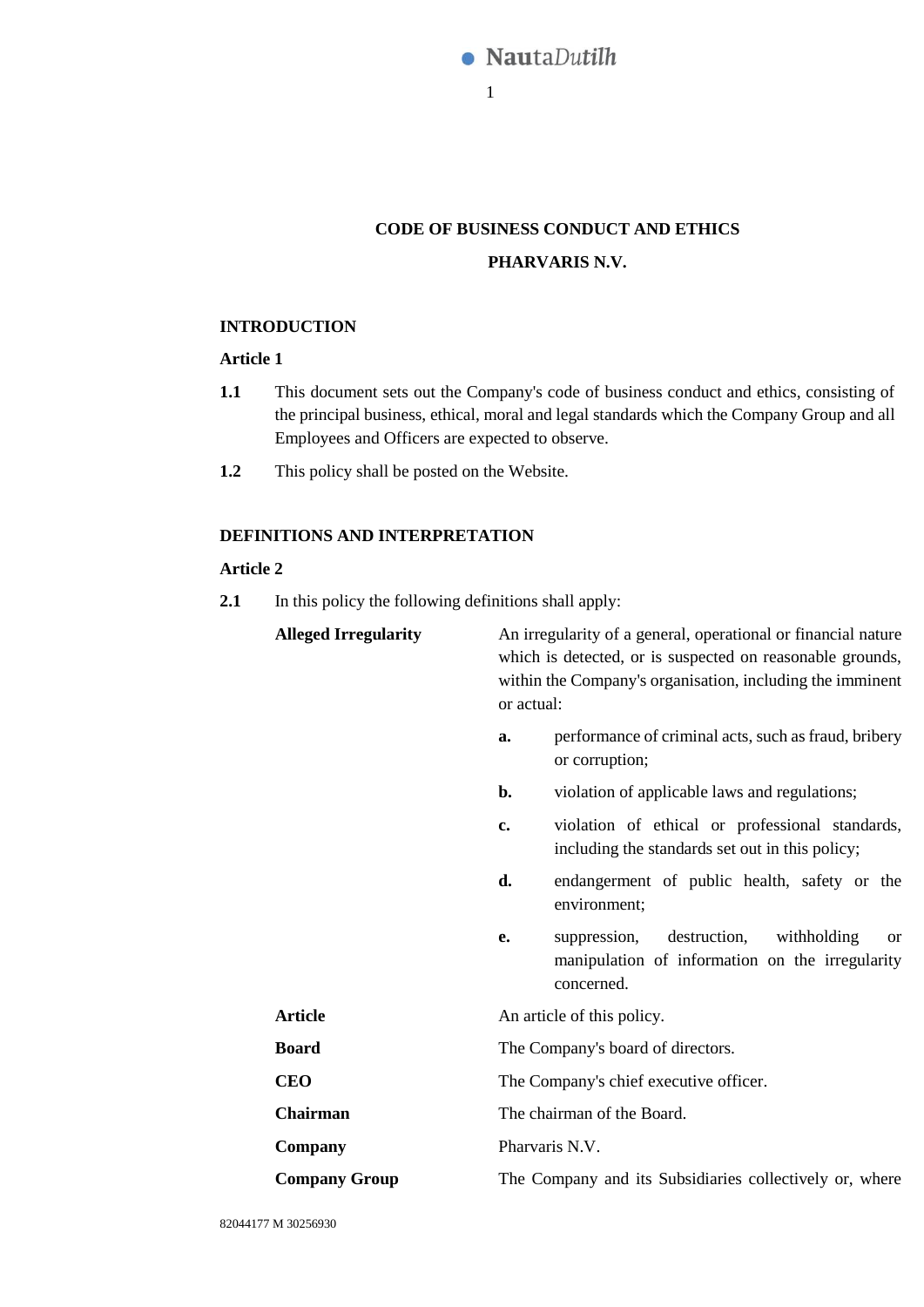#### **NautaDutilh** ſ

2

|                            | the context so requires, any of them individually.                                                                                                   |                                                                                                                                                                         |  |
|----------------------------|------------------------------------------------------------------------------------------------------------------------------------------------------|-------------------------------------------------------------------------------------------------------------------------------------------------------------------------|--|
| <b>Compliance Officer</b>  | The Company's compliance officer.                                                                                                                    |                                                                                                                                                                         |  |
| <b>Director</b>            | A member of the Board.                                                                                                                               |                                                                                                                                                                         |  |
| <b>Employee</b>            | An employee of the Company Group.<br>The Company's general counsel.                                                                                  |                                                                                                                                                                         |  |
| <b>General Counsel</b>     |                                                                                                                                                      |                                                                                                                                                                         |  |
| <b>Government Official</b> | Any individual who:                                                                                                                                  |                                                                                                                                                                         |  |
|                            | a.                                                                                                                                                   | recently held, holds or can reasonably be expected<br>to soon hold a legislative, political or judicial<br>position of any kind, in each case regardless of<br>rank; or |  |
|                            | $\mathbf{b}$ .                                                                                                                                       | is an employee or officer of an organisation or<br>entity which is controlled, directly or indirectly, by<br>a government or any constituency of a government.          |  |
| <b>Officer</b>             | A Director, a (managing) director or supervisory director of<br>any Subsidiary, or any other officer of the Company Group<br>who is not an Employee. |                                                                                                                                                                         |  |
| <b>SEC</b>                 | The United States Securities and Exchange Commission.                                                                                                |                                                                                                                                                                         |  |
| <b>Subsidiary</b>          | A subsidiary of the Company within the meaning of Section<br>2:24a of the Dutch Civil Code.                                                          |                                                                                                                                                                         |  |
| Website                    | The Company's website.                                                                                                                               |                                                                                                                                                                         |  |
| Whistleblower              | Article 17.                                                                                                                                          | A person reporting an Alleged Irregularity as described in                                                                                                              |  |
|                            |                                                                                                                                                      |                                                                                                                                                                         |  |

- **2.2** References to statutory provisions are to those provisions as they are in force from time to time.
- **2.3** Terms that are defined in the singular have a corresponding meaning in the plural.
- **2.4** Words denoting a gender include each other gender.
- **2.5** Except as otherwise required by law, the terms "written" and "in writing" include the use of electronic means of communication.

# **GENERAL PRINCIPLES**

# **Article 3**

**3.1** The Company Group is committed to conduct its business in accordance with the highest business, ethical, moral and legal standards, in good faith, with due care and in the best interests of the Company Group, its businesses and its stakeholders.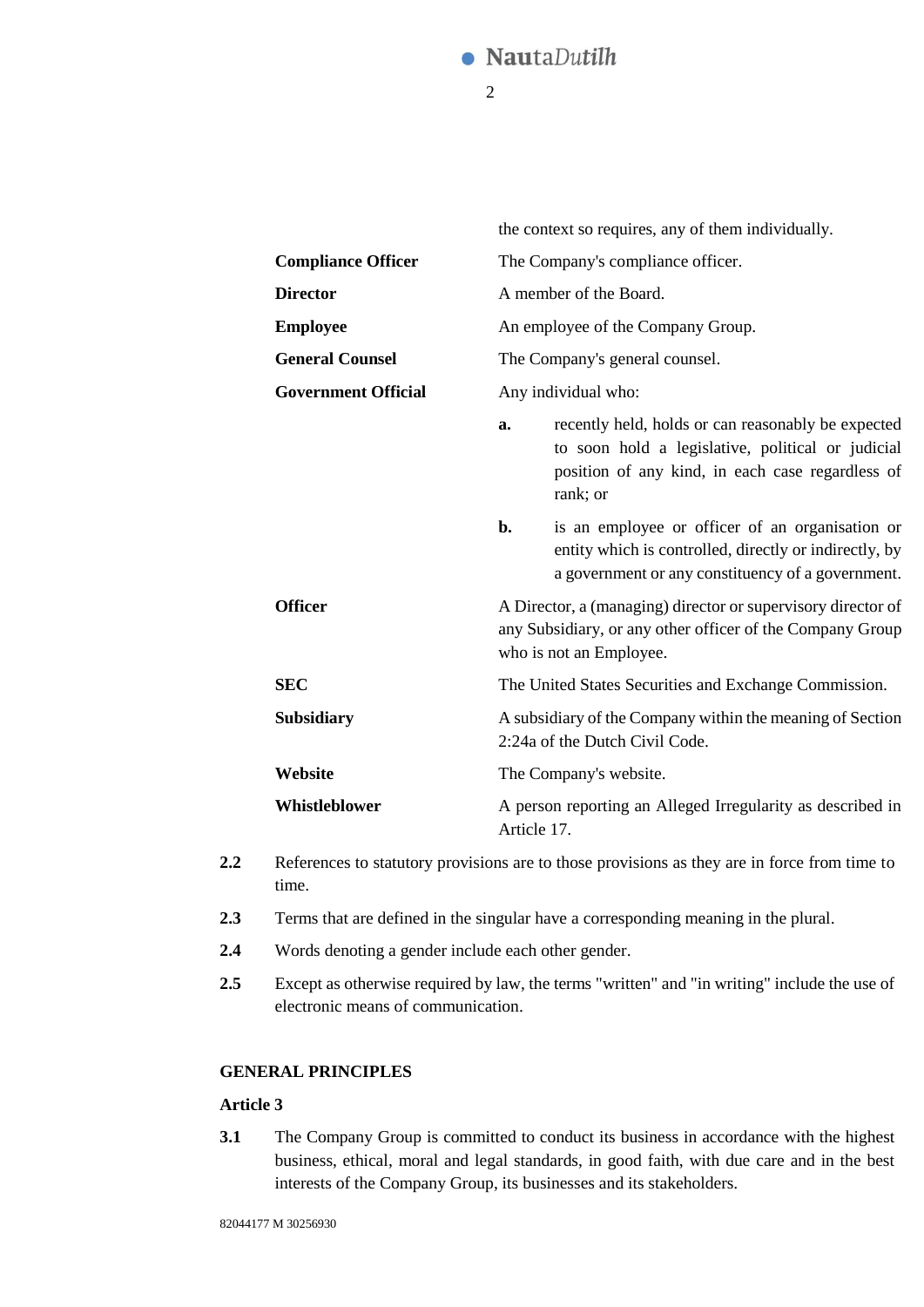

- **3.2** This policy is not intended to be exhaustive and cannot address every possible situation that may arise, but the Company Group and each Employee and Officer is expected to act at all times to uphold the letter and spirit of this policy, with honesty, integrity and fairness.
- **3.3** The Company Group shall comply with the laws and regulations of all applicable jurisdictions. Each Employee and Officer is expected to familiarise himself with these laws and regulations, to the extent relevant and appropriate in relation to the performance of his activities for the Company Group.
- **3.4** Compliance with this policy is not only the responsibility of the Company Group, but also of each Employee and Officer, and each of them is expected to actively support the values and principles set out herein.
- **3.5** It is the responsibility of all Employees and Officers to regularly review and refresh their knowledge and understanding of this policy. Employees and Officers may be asked to sign a written acknowledgement of their understanding of, and agreement to abide by, this policy.
- **3.6** Failure to observe this policy may not only result in legal difficulties for the Company Group, but could also give rise to legal and/or disciplinary action against the Employee or Officer concerned, including dismissal. Actions prohibited by this policy involving Directors or executive officers must be reported to the Audit Committee. Depending on the nature of the non-compliance, failure to observe this policy may be reported to the appropriate authorities. All Directors, officers and employees are expected to cooperate in any internal investigation of misconduct.
- **3.7** If, after investigating a report of an alleged prohibited action by a director or executive officer, the Audit Committee determines that a violation of this policy has occurred, the Audit Committee will report such determination to the Board. Upon receipt of a determination that there has been a violation of this policy, the Board will take such preventative or disciplinary action as it deems appropriate, including, but not limited to, reassignment, demotion, dismissal and, in the event of criminal conduct or other serious violations of the law, notification of appropriate governmental authorities.
- **3.8** If an Employee or Officer has any questions concerning the application or interpretation of this policy, he should seek the advice of his direct supervisor, who may consult with the Company's legal department when appropriate.

# **FAIR DEALING, DISCRIMINATION AND HARASSMENT**

- **4.1** Employees and Officers are expected to deal fairly, honestly, ethically and respectfully with the Company Group's customers, suppliers, other business partners, competitors, and with each other.
- **4.2** The Company Group is committed to the principles of non-discrimination, respect for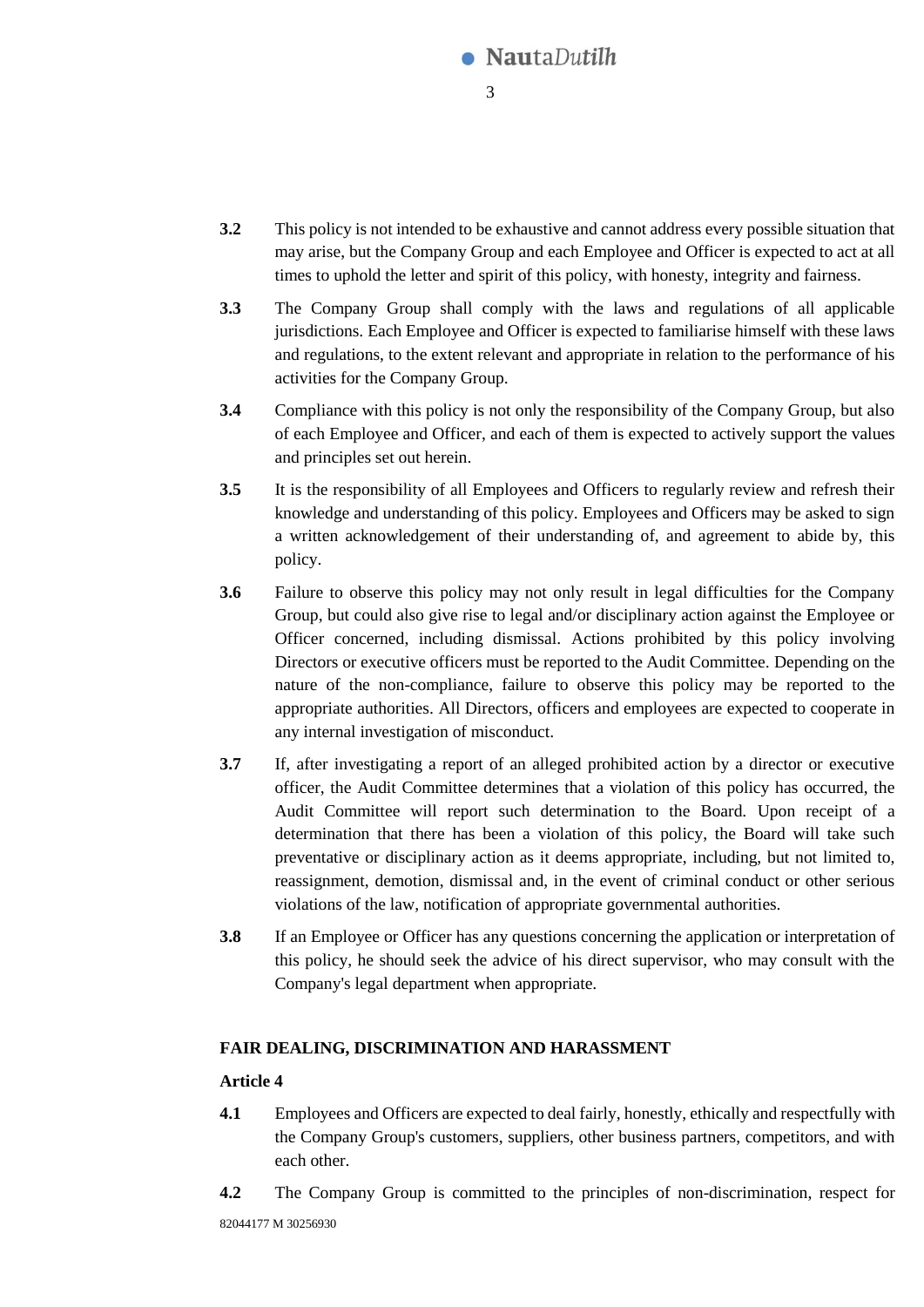

human rights and individual freedoms. Harassment, which includes unwanted sexual advances, subtle or overt pressure for sexual favours, badgering, innuendos and offensive propositions, are not tolerated.

- **4.3** Employees and Officers:
	- **a.** shall maintain a work environment where personal dignity of the individual is respected;
	- **b.** shall not discriminate or harass on the basis of race, gender, culture, appearance, national origin, religious belief, sexual preference or on the basis of any other personal characteristics;
	- **c.** shall not engage in coercion or intimidation in the workplace; and
	- **d.** shall not knowingly work with companies or organisations that use forced or child labour.

# **WORKPLACE HEALTH AND SAFETY**

# **Article 5**

- **5.1** The Company Group is committed to protect and promote the health, safety and security of its Employees and Officers.
- **5.2** Without prejudice to any requirements under applicable laws and regulations, Employees and Officers shall endeavour to participate in health and safety training activities to the extent relevant and appropriate in relation to the performance of their activities for the Company Group.
- **5.3** If an Employee or Officer becomes aware of a health or safety incident, or reasonably suspects a health and safety risk, he shall report this promptly to his direct supervisor, who shall consult with the appropriate level of management.
- **5.4** It is forbidden to illegally possess or consume drugs while working on Company Group premises or otherwise conducting Company Group business. Employees and Officers may not be impaired by drugs or alcohol at work.

# **ENVIRONMENT**

- **6.1** The Company Group is committed to protect the environment by preventing and minimising, to the extent possible and practicable, the environmental impact of its activities and products through appropriate design, manufacturing, distribution and disposal practices.
- **6.2** The Company Group also expects all Employees and Officers to take individual responsibility in protecting the environment while performing their activities for the Company Group.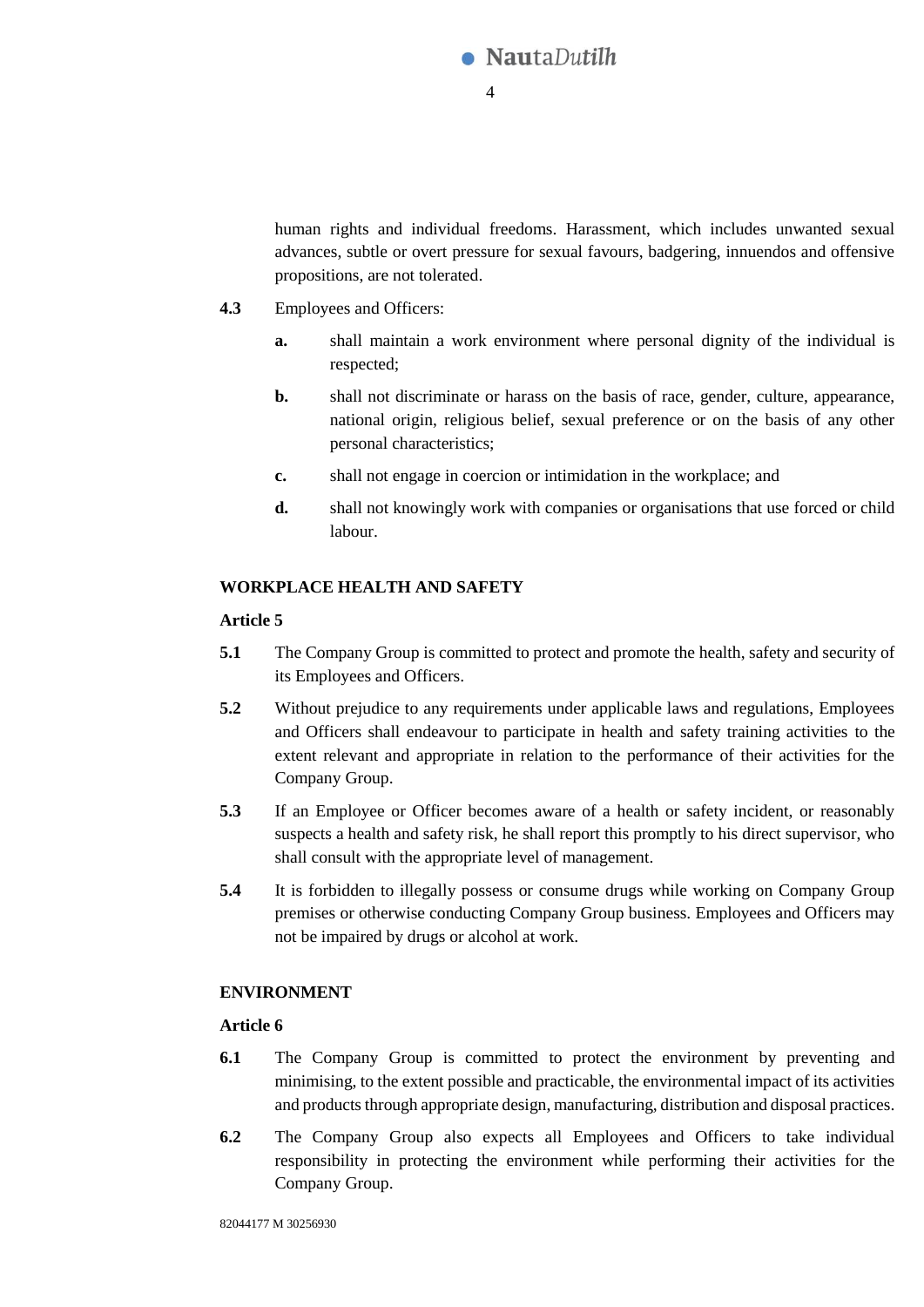

**6.3** If an Employee or Officer becomes aware of, or reasonably suspects, any violation of environmental law, or the taking of any action that is aimed at concealing such a violation, he shall promptly report the matter to his direct supervisor, who shall consult with the appropriate level of management and/or, if required, the Company's legal department. If such direct supervisor is the culprit (or alleged culprit) of the violation or concealment concerned, the Employee or Officer may report the matter directly to the appropriate level of management.

# **COMPETITION AND ANTITRUST MATTERS**

# **Article 7**

- **7.1** Many jurisdictions have competition and antitrust laws and regulations which are designed to ensure that competition is fair and honest. Such laws and regulations typically prohibit agreements and actions among competitors that affect competitive conditions of trade and other practices that restrict fair and honest competition.
- **7.2** To support fair and honest competition, Employees and Officers:
	- **a.** shall not knowingly enter into an agreement or tacit understanding with competitors of the Company Group which would illegally restrict fair and honest competition;
	- **b.** shall practice great reticence when discussing competitive issues relating to the Company Group's businesses (including the Company Group's strategies and the identity of its customers, suppliers and other business partners), except to the extent that such information is publicly available other than through improper disclosure;
	- **c.** shall limit communications, when participating in joint ventures and industry associations involving competitors, to communications required for conducting business;
	- **d.** shall not knowingly use market power or market information in a way that may restrict fair and honest competition; and
	- **e.** shall not engage in unfair or deceptive acts or practices.

# **BRIBERY AND MONEY LAUNDERING**

- **8.1** Employees and Officers shall not participate in any form of illegal bribery or money laundering.
- **8.2** Employees and Officers are expected not to offer, promise, give or accept any item with economic value (including financial and non-financial advantages, promotional premiums and discounts, gifts, travel, meals, entertainment, favours or services) to or from any individual outside the Company Group, including in particular any Government Official or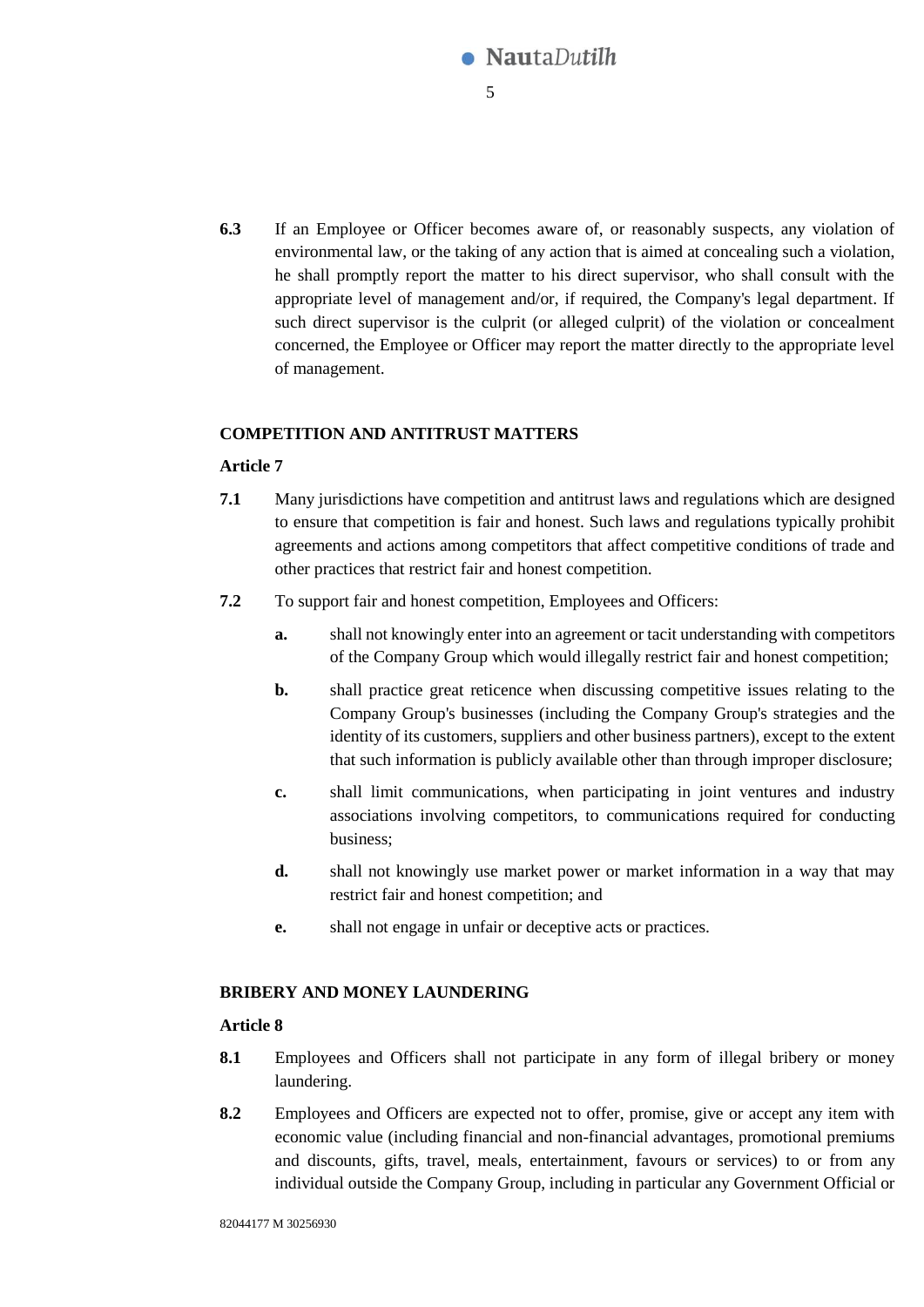

any family member of a Government Official, with the intention of illegally influencing such individual such that the Employee or Officer concerned may obtain or retain a personal opportunity or advantage or a business opportunity or advantage for the Company Group. Employees and Officers should also be aware of, and abide by, the provisions of the Company's anti-corruption policy.

### **RECORD KEEPING**

### **Article 9**

- **9.1** Employees and Officers shall ensure that all books, records and data carriers of the Company Group are retained, presented and disposed of in accordance with applicable laws and regulations. Employees and Officers shall never falsify, alter, destroy or conceal any such books, records or data carriers in order to impair the integrity or availability thereof in an illegal manner.
- **9.2** Financial transactions carried out by the Company Group shall be recorded properly, accurately and fairly, in the correct accounts and within the relevant accounting period, all with due observance of applicable laws, regulations and accounting policies.

### <span id="page-5-0"></span>**CONFIDENTIAL INFORMATION**

- **10.1** Confidential information relating to the Company Group shall not be used for personal gain or for purposes other than performing activities for the Company Group as an Employee or Officer.
- **10.2** To protect confidential information relating to the Company Group, Employees and Officers:
	- **a.** shall not discuss confidential information in places where it is likely to be overheard by someone outside the Company Group;
	- **b.** shall strictly limit conversations involving confidential information to business settings;
	- **c.** shall not disclose or use confidential information for personal gain;
	- **d.** shall not leave papers or other data carriers containing confidential information in public places or in places where such information might be read or discovered by someone outside the Company Group; and
	- **e.** shall exert their best efforts to avoid inadvertent disclosure of confidential information.
- **10.3** Employees and Officers shall promptly inform the Company's legal department upon becoming aware that confidential information relating to the Company Group has been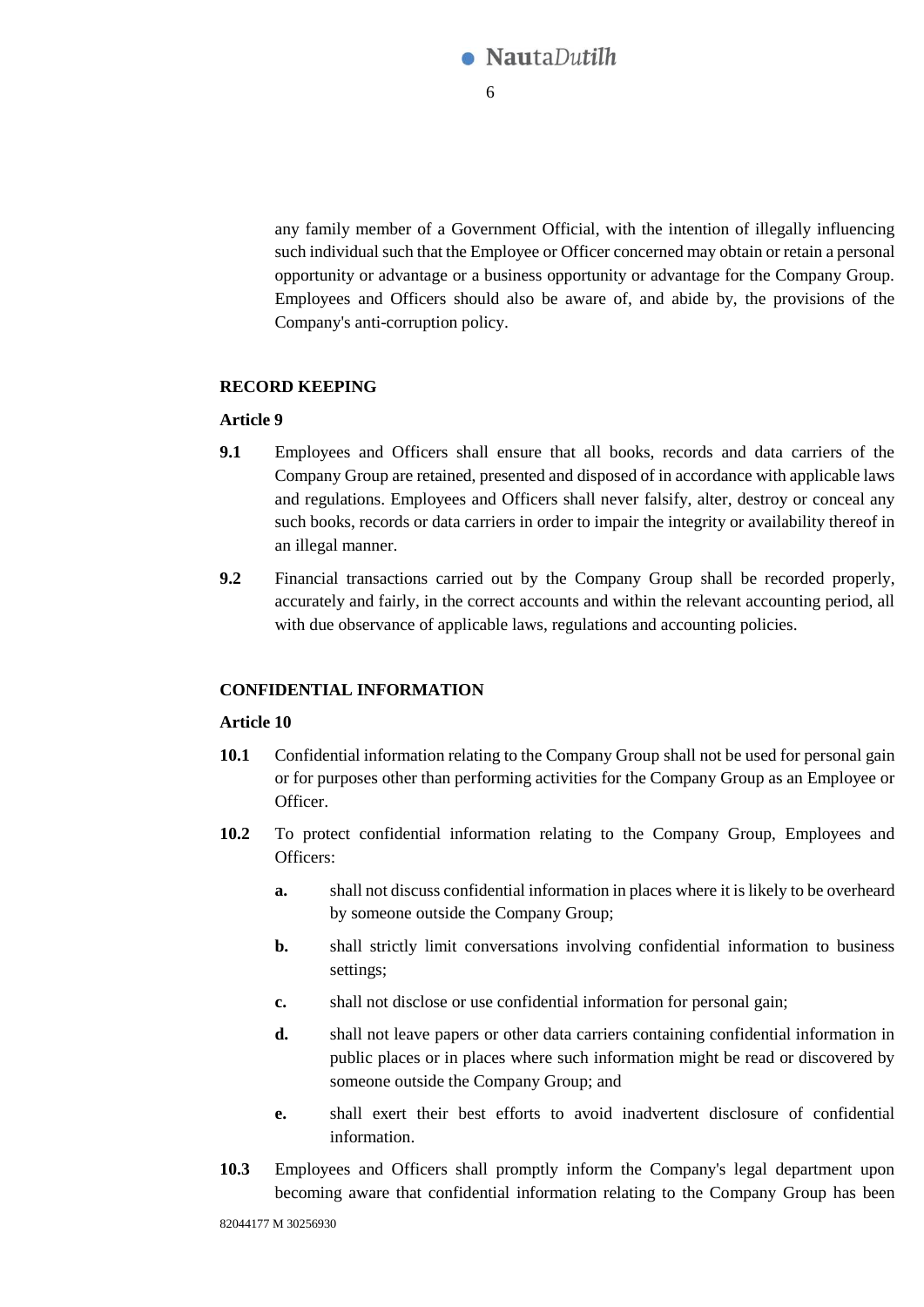

wrongly obtained by someone outside the Company Group, or if such information has been misplaced, mishandled or improperly disclosed.

**10.4** For purposes of this [Article 10,](#page-5-0) "confidential information" includes non-public information that, if improperly disclosed, could be useful to competitors of and/or harmful to the Company Group, its business partners, suppliers, clients or other stakeholders, or that is material to a reasonable investor's decision to buy or sell the Company's securities or securities of its business partners. For example, non-public information relating to the Company Group which includes or describes earnings, forecasts, business plans and strategies, significant restructurings, potential acquisitions, licensing agreement terms, formulas, pricing, patient data, client or sales information, research, new product development, undisclosed marketing and promotional activity, intellectual property development, significant management changes, auditor reports, and events regarding the Company's securities would generally all qualify as "confidential information".

### **COMPANY GROUP PROPERTY AND RESOURCES**

#### **Article 11**

- **11.1** Employees and Officers shall take appropriate measures to ensure the efficient and legitimate use of property and resources of the Company Group.
- **11.2** Employees and Officers shall promptly report to their direct supervisor any misuse of Company Group property or resources.
- **11.3** Without proper authorisation from their direct supervisor, Employees and Officers shall not:
	- **a.** obtain, use or divert property or resources of the Company Group for personal gain; or
	- **b.** materially alter, remove or destroy property or resources of the Company Group or use services provided by the Company Group, except in the ordinary course of performing activities for the Company Group.
- **11.4** Company Group property also includes intangible assets such as intellectual property. Company Group intellectual property may also include Employee and Officer work product. Employees and Officers should promptly disclose any invention related to the Company Group's business, so that it may receive the same protection as other intellectual property of the Company Group.

#### **COMPUTER, E-MAIL AND INTERNET USAGE**

#### **Article 12**

**12.1** Computers, laptops, handheld devices, e-mail and internet access are provided by the Company Group primarily for business use. All Employees and Officers should use the same care, caution and etiquette in sending an e-mail (or when making use of other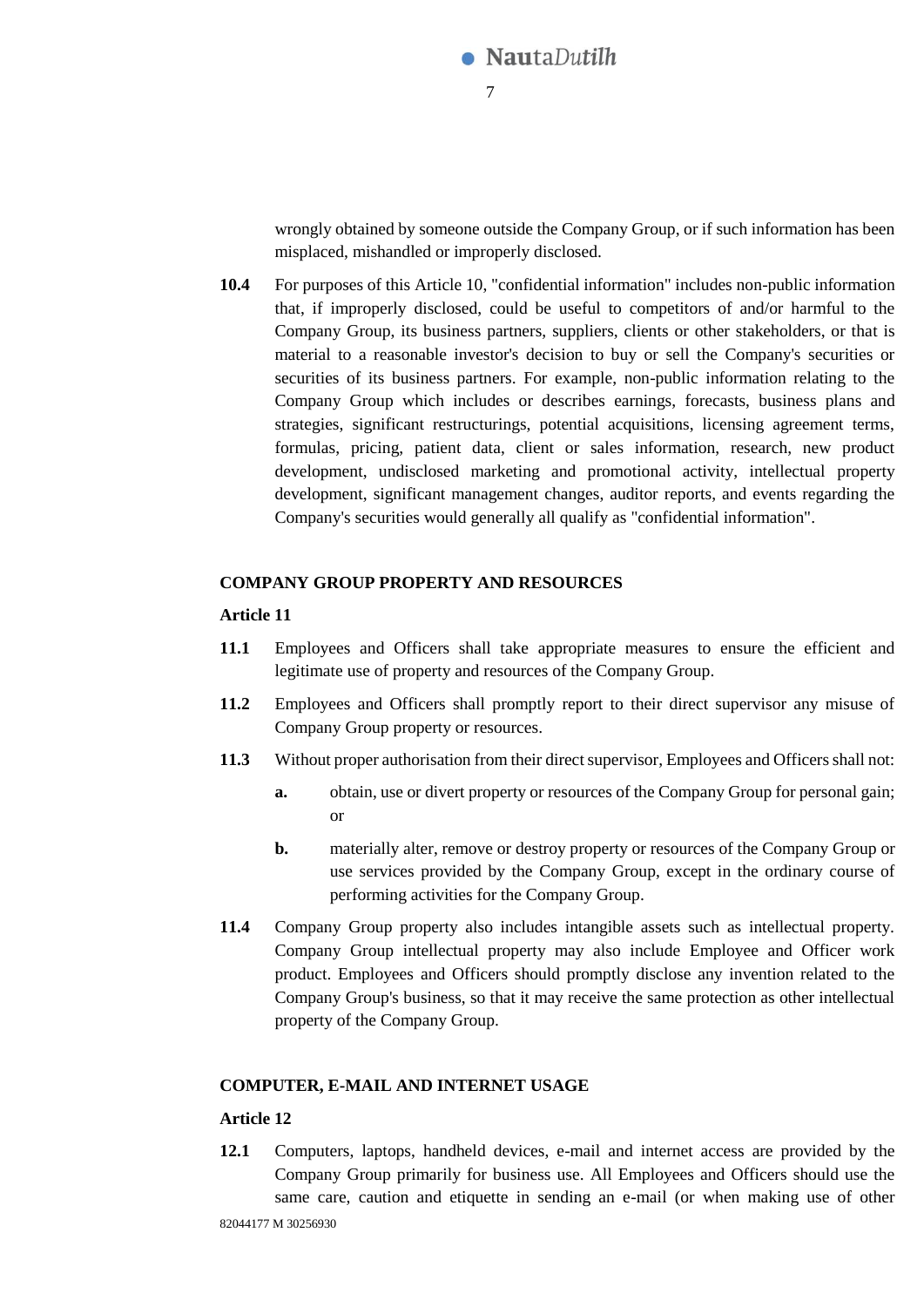

electronic means of communication) as they would in corresponding in paper form.

- **12.2** Employees and Officers shall not download any data at work that is unprofessional or inappropriate for use or viewing in a business context.
- **12.3** An Employee or Officer shall promptly report to his direct supervisor any situation in which data relating to the Company Group has been compromised or when such Employee or Officer suspects or becomes aware of any breach of data relating to the Company Group, including the loss or theft of a computer, laptop or handheld device.
- **12.4** Employees and Officers should always secure their computers and laptops provided by the Company Group with a strong password which is regularly changed. Employees and Officers are strongly discouraged to write down these passwords and should not, under any circumstance, give their password to others (including to other Employees or Officers). At work, screens of computers and laptops must be locked when an Employee or Officer leaves his desk.

# **CORPORATE OPPORTUNITIES**

- **13.1** Employees and Officers are expected to advance the Company Group's legitimate business interests.
- 13.2 An Employee or Officer shall not:
	- **a.** enter into competition with the Company Group;
	- **b.** provide unjustified advantages to third parties to the detriment of the Company Group; or
	- **c.** take advantage of business opportunities available to the Company Group for himself or for his spouse, registered partner or other life companion, foster child or any relative by blood or marriage up to the second degree.
- <span id="page-7-0"></span>**13.3** If an Employee or Officer discovers, or is presented with, a business opportunity through the use of property or resources of the Company Group, or because of his position with the Company Group, he shall first disclose the terms and conditions of such business opportunity to his direct supervisor, who shall consult with the appropriate level of management to determine whether the Company Group wishes to pursue the business opportunity concerned.
- **13.4** If the decision is made not to pursue a business opportunity as referred to in Article [13.3](#page-7-0) for the benefit of the Company Group, Employees and Officers may, upon review and approval by their direct supervisor, pursue such business opportunity substantially on the original terms and conditions presented to the Company Group.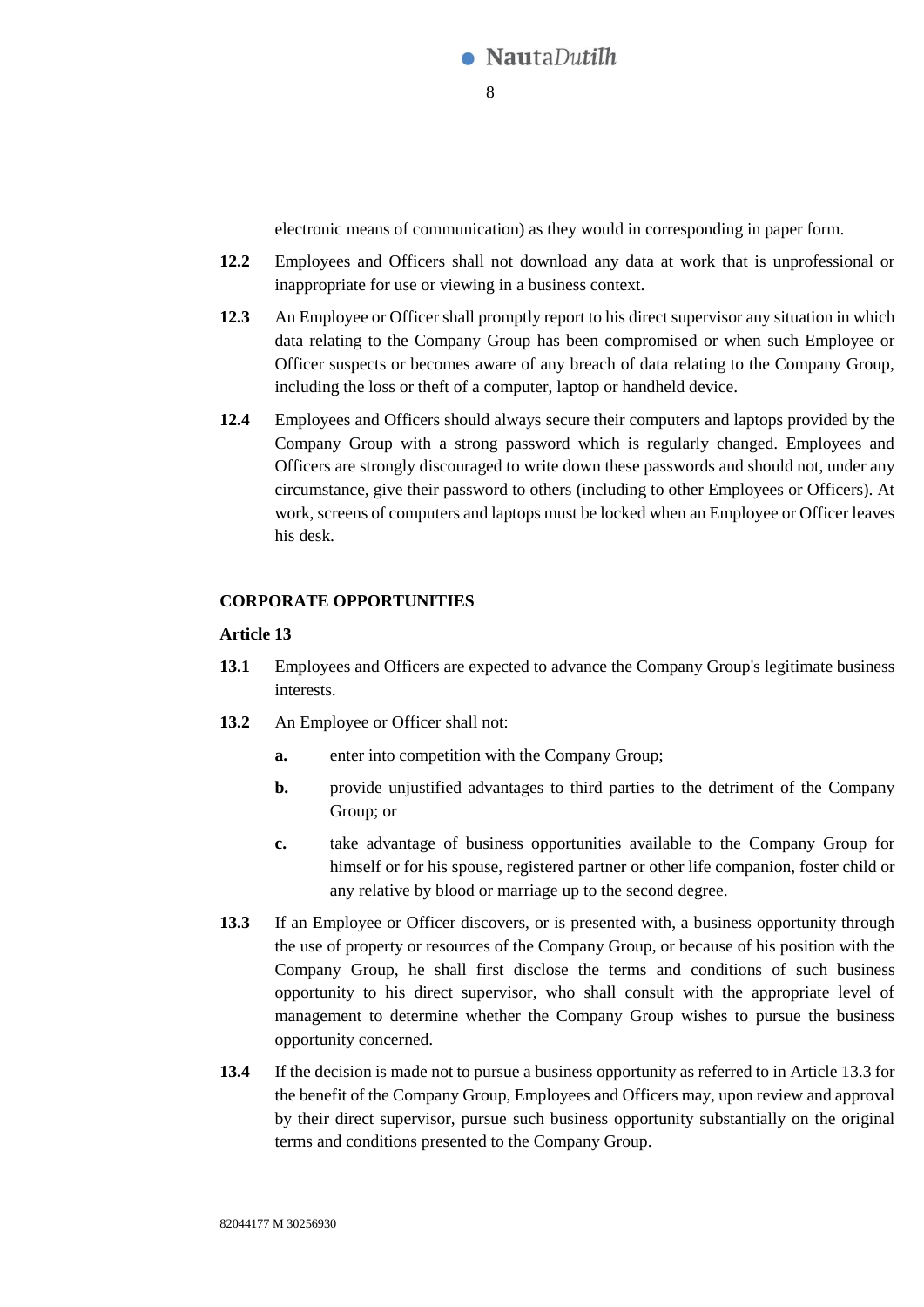

### **GOVERNMENT RELATIONS AND POLITICAL AFFAIRS**

### **Article 14**

- **14.1** When dealing with the government or Government Officials in performing activities for the Company Group, Employees and Officers shall conduct themselves according to the highest business, ethical, moral and legal standards. Employees and Officers should also be aware of, and abide by, the provisions of the Company's anti-corruption policy.
- **14.2** Without prejudice to Article [14.3,](#page-8-0) the Company Group shall practice great reticence when considering to make contributions to political parties or candidates at any level of government, regardless of local laws and regulations.
- <span id="page-8-0"></span>**14.3** From time to time, issues of significant importance to the financial and business well-being of the Company Group may arise in a political context. The Company Group may participate in such political processes in order to advance its legitimate business interests, including through lobbying, publication of its views in the media and supporting interested organisations.

### **INTERNATIONAL BUSINESS PRACTICES**

#### **Article 15**

- **15.1** The Company Group:
	- **a.** shall not expand its business into a new foreign country without discussing it with the appropriate level of management and, if required, the Company's legal department;
	- **b.** shall be particularly sensitive to dealings with countries that are involved in conflicts or subject to international sanctions;
	- **c.** when involved in exports, shall observe all laws, regulations and international trade agreements that govern the shipment of the Company Group's products and services to the importing country and vice versa; and
	- **d.** shall consult with the Company's legal department when appropriate for specific guidelines for conducting international business.
- **15.2** Employees and Officers shall apply the Company Group's business, ethical, moral and legal standards when conducting business in foreign countries, even if culture or common practice might indicate that contradicting or lesser standards of conduct are acceptable.

# **MEDIA AND OTHER COMMUNICATIONS**

### **Article 16**

**16.1** The Company Group will disclose information to the public only through specific channels.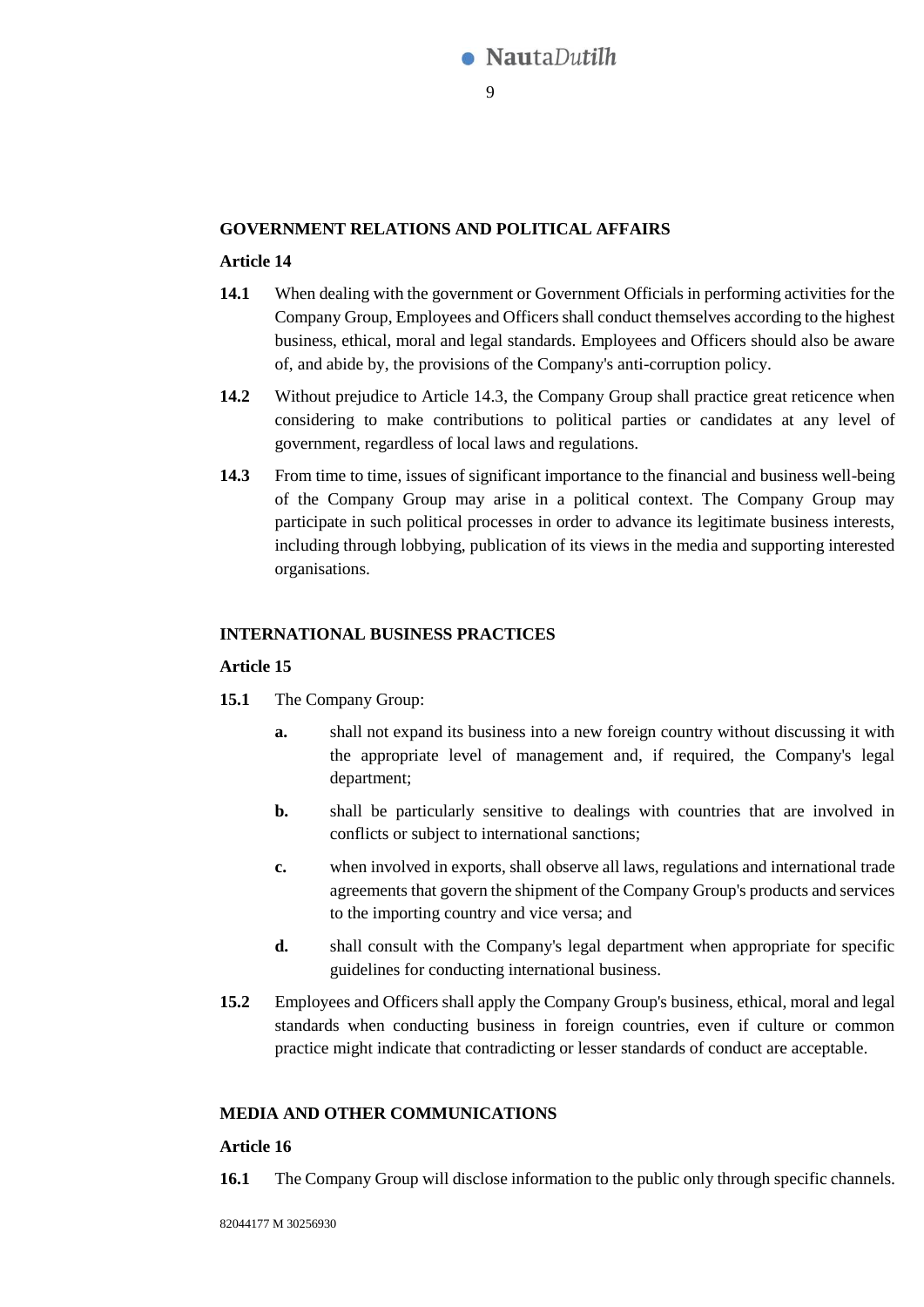

Unless an Employee or Officer has received proper authorisation to speak on behalf of the Company Group by the appropriate level of management, an Employee or Officer should decline to comment in response to any media requesting information about matters relating to the Company Group, regardless of whether the request is made off the record, for background, or confidentially.

**16.2** Employees and Officers are expected to conduct themselves in a manner that reflects positively on the Company Group. When expressing personal views in any media, including television, radio, chat rooms, forums, social media platforms and other electronic media, it should be clear that such statements are personal and do not represent the Company Group's point of view.

# <span id="page-9-0"></span>**WHISTLEBLOWERS POLICY**

- **17.1** Current and former Employees and Officers may report Alleged Irregularities to the Compliance Officer.
- **17.2** Alleged Irregularities concerning the functioning of:
	- **a.** the Compliance Officer may be reported to any Director;
	- **b.** a Director who is not the Chairman may be reported to the Chairman; and
	- **c.** the Chairman may be reported to the CEO.
- **17.3** Alleged Irregularities shall be reported in writing or in person. Anyone reporting an Alleged Irregularity should provide as much relevant and concrete information as possible in order for the Alleged Irregularity to be investigated properly. Each reported Alleged Irregularity shall be treated seriously.
- **17.4** Each Whistleblower has the right, and shall be given the opportunity by the Company Group, to consult with an independent confidential counsellor concerning the Alleged Irregularity reported by such Whistleblower. Such counsellor shall be designated by the Compliance Officer.
- **17.5** To the extent that the Dutch Act on the Whistleblowers' Institute (*Wet Huis voor Klokkenluiders*) is applicable in relation to the Company Group, a Whistleblower may also turn to the Whistleblowers' Institute (*Huis voor klokkenluiders*), subject to and in accordance with the provisions of such Act, in order to report an Alleged Irregularity.
- **17.6** The Company Group shall treat and safeguard as private and confidential the identity of each Whistleblower, as well as any Alleged Irregularity reported by such Whistleblower. Such information shall not be disclosed by the Company Group, unless:
	- **a.** with the consent of the Whistleblower concerned;
	- **b.** this is required under applicable laws or regulations, Stock Exchange requirements and/or by any competent authority; or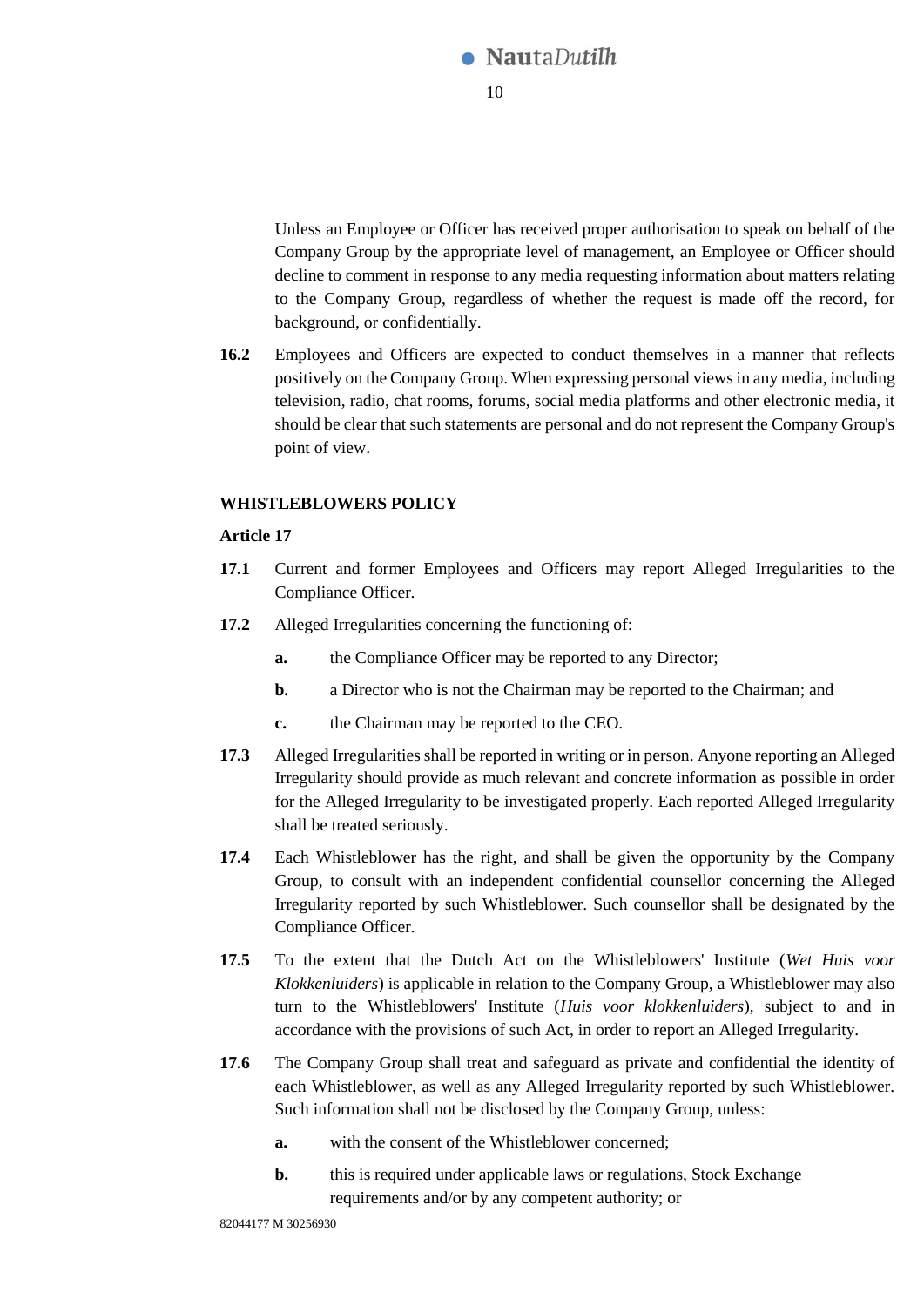

- **c.** it concerns a disclosure to the professional advisors of the Company Group or of the Whistleblower concerned, subject to a duty of confidentiality and only to the extent necessary for any lawful purpose.
- **17.7** The Company Group shall not take disciplinary action or other adverse employment action against a Whistleblower in retaliation for properly reporting Alleged Irregularities in good faith, or for providing truthful information in good faith in connection with any investigation, inquiry, hearing or legal proceedings involving Alleged Irregularities. However, a Whistleblower who knowingly reports Alleged Irregularities in a manner which is not truthful and in good faith, or does so in a reckless or frivolous manner, may be subject to legal and/or disciplinary action, including dismissal.

# **CONFLICTS OF INTEREST Article 18**

- **18.1** A conflict of interest occurs when an individual's private interest interferes, or even appears to interfere, with the interests of the Company as a whole. A conflict of interest can arise when an employee, officer or Director takes actions or has interests that may make it difficult to perform his or her work for the Company objectively and effectively. Conflicts of interest also arise when an employee, officer or Director (or a member of his or her family) receives improper personal benefits as a result of his or her position in the Company.
- **18.2** Loans by the Company to, or guarantees by the Company of, obligations of Directors, officers, employees or their family members are of special concern. Loans by the Company to, or guarantees by the Company of, obligations of any Director or executive officer are expressly prohibited.
- **18.3** Whether or not a conflict of interest exists or will exist can be unclear. Conflicts of interest should be avoided unless specifically authorized as described in the paragraph below.
- **18.4** Persons other than Directors and executive officers who have questions about a potential conflict of interest or who become aware of an actual or potential conflict should discuss the matter with, and seek a determination and prior authorization or approval from, their supervisor or the General Counsel. A supervisor may not authorize or approve conflict of interest matters or make determinations as to whether a problematic conflict of interest exists without first providing the General Counsel with a written description of the activity and seeking the General Counsel's written approval. If the supervisor is himself involved in the potential or actual conflict, the matter should instead be discussed directly with the General Counsel.
- **18.5** Directors and executive officers must seek determinations and prior authorizations or approvals of potential conflicts of interest exclusively from the Audit Committee.

**DISCLOSURE Article 19**

82044177 M 30256930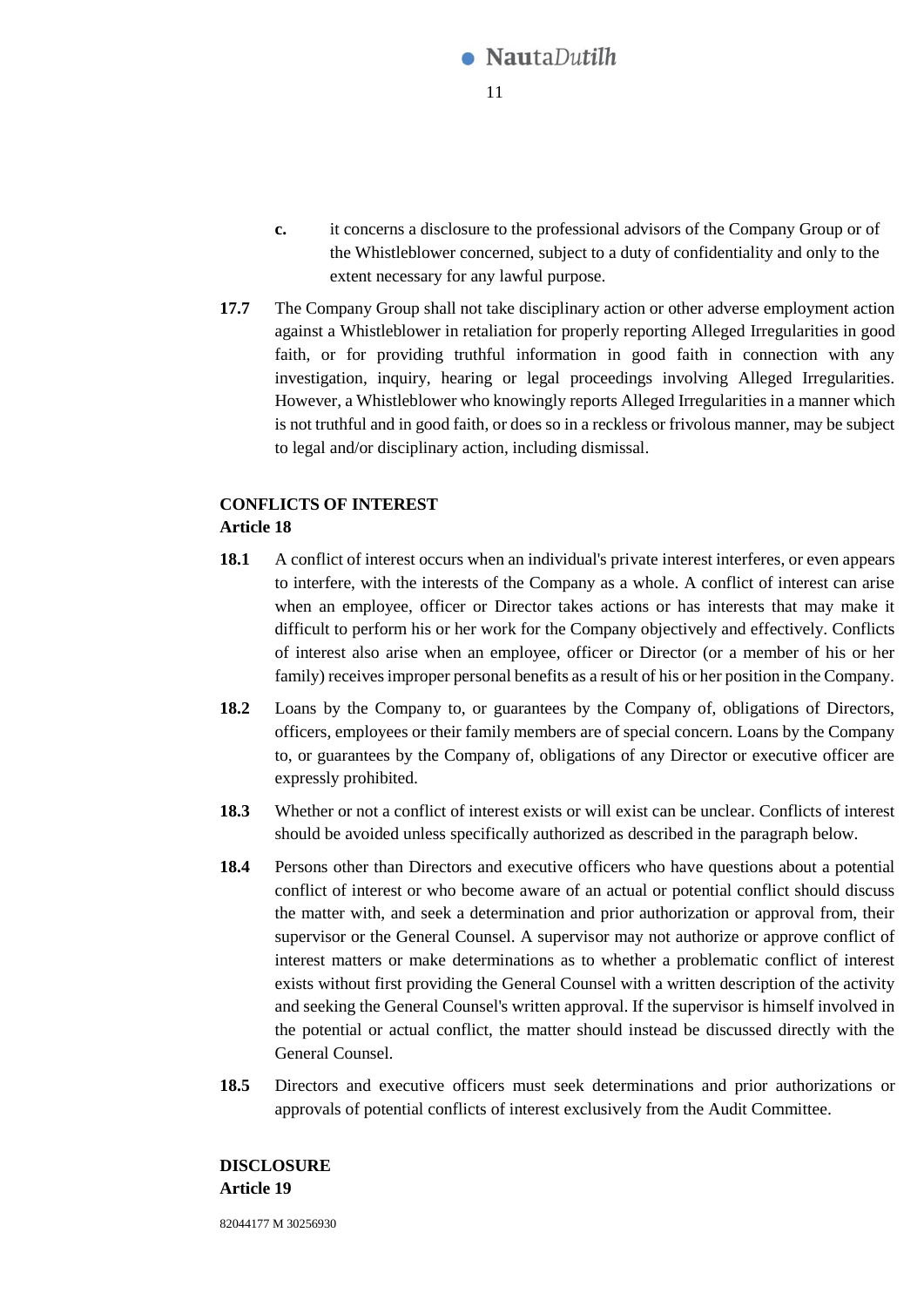

- **19.1** The Company's reports and other documents filed with the SEC, including all financial statements and other financial information, must comply with applicable federal securities laws and SEC rules.
- **19.2** Each Director, officer and employee who contributes in any way to the preparation or verification of the Company's financial statements and other financial information must ensure that the Company's books, records and accounts are accurately maintained. Each Director, officer and employee must cooperate fully with the Company's accounting and internal audit departments, as well as the Company's independent public accountants and counsel.
- **19.3** Each Director, officer and employee who is involved in the Company's disclosure process must:
	- **a.** be familiar with and comply with the Company's disclosure controls and procedures and its internal control over financial reporting; and
	- **b.** take all necessary steps to ensure that all filings with the SEC and all other public communications about the financial and business condition of the Company provide full, fair, accurate, timely and understandable disclosure.

# **INSIDER TRADING**

# **Article 20**

The applicable restrictions and prohibitions on market abuse, including concerning the unlawful use and disclosure of inside information, tipping and market manipulation, are specific and complex. Employees and Officers should refer to the Company's insider trading policy, which contains detailed rules on the possession of, and conducting and effecting transactions in, the Company's shares and certain other financial instruments.

# <span id="page-11-0"></span>**DISPENSATION Article 21**

- 21.1 At the request of an Employee or Officer, the Audit Committee may grant a dispensation from certain provisions of this policy, but only in exceptional circumstances, after consultation with the appropriate level of management and the Company's legal department, and provided that no dispensation can be granted for matters which follow from mandatory provisions of applicable laws and regulations.
- **21.2** When considering a request for dispensation, the Audit Committee shall practice great reticence if the matter concerned has the potential of damaging or violating the spirit of the Company Group's business, ethical, moral and legal standards as set out in this policy.
- **21.3** A request for dispensation shall be made in writing and shall be supported by reasons. Any dispensation granted by the Audit Committee shall be granted in writing and shall be signed by the Compliance Officer and at least one Director. Any dispensation granted, if required,